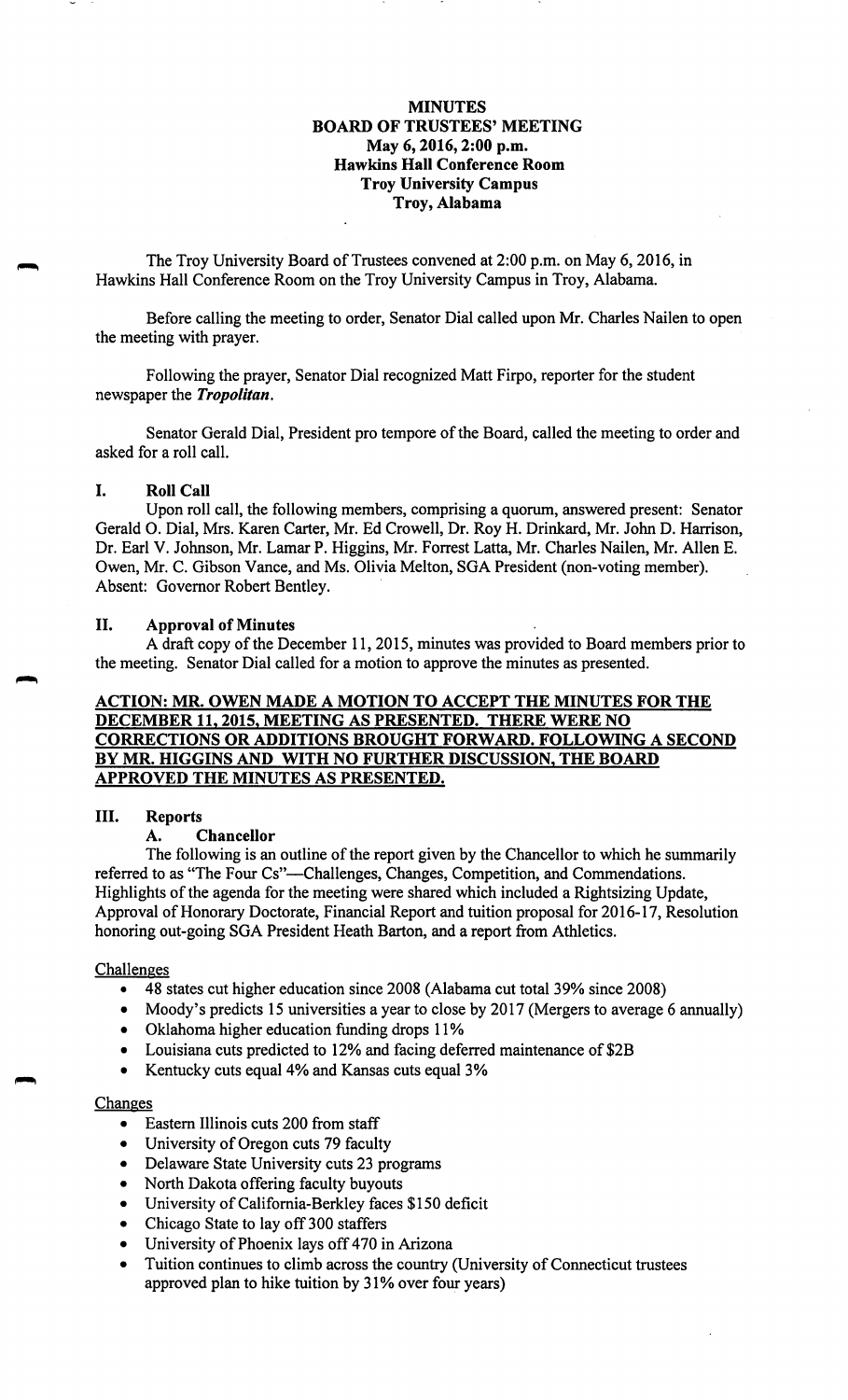**Minutes Board of Trustees' Meeting May6,2016 21Page** 

## Competition

- Michigan, New Jersey—2-year colleges want to offer BS degrees in Nursing
- Pentagon lifts on-base military recruiting ban on University of Phoenix
- Alabama competition at all-time high-285 universities
- High school application pool projections 2011-2012: Alabama +0.5%, Florida +2.9%, Georgia  $+7.1\%$

### Commendations

- Ranked in top tier *US News* & *World Report*
- *Best Value Colleges* ranks TROY 15<sup>th</sup> for online education
- *College Choice*—top 50 online bachelor's degrees in liberal arts
- 2016 Institution Award from Council of College and Military Educators (CCME)
- Sports Management ranted #5 on national list for affordability
- *Affordable Online Colleges-Online* Strategic Communications ranked #41
- *Business Insurance* magazine named TROY's Risk Management Program #12 in the nation
- Human Resources MBA ranked in top 10 in US
- Record enrollment for international students-1,160

### News Across TROY

- Dr. Steven Taylor named Arts and Sciences Dean
- Dr. Felicia Bell, Director of Rosa Parks Library and Museum, honored by Alabama Legislature with resolution
- Professor Cathy Dunn recipient of Ingalls Award
- Dr. Judge Edwards recognized as Emerging Leader Award recipient at the national level from the American Association of University Administrators (AAUA)
- Dr. Iris Xu received Outstanding Administrator Award from the Alabama World Language Association
- TROY received its first Kellogg Foundation grant
- TROY's Common Reader Program for 2016 will feature a book written by Troy graduate Tom Foreman, **My Year of Running Dangerously.**

## Facilities Update

- Stewart Hall and Park: Dedication for park has been set for September 23, 2016, in conjunction with the annual Joint Board Retreat and New Mexico State football game
- North End Zone: Getting closer to bidding the project
- Proposed Parking Expansion: Noted that the proposed location near the Trojan Center and Arena will add approximately 600 new parking spaces

#### 2016 Dates to Remember

| July 22     | Commencement/Board of Trustees' Meeting                |
|-------------|--------------------------------------------------------|
| Sept. 3     | TROY vs. Austin Peay                                   |
| Sept. 10    | TROY @ Clemson                                         |
| Sept. 17    | TROY @ Southern Miss                                   |
| Sept. 23-24 | Joint Retreat, Troy                                    |
| Sept. 24    | TROY vs. New Mexico State                              |
| Oct. 1      | TROY @ Idaho                                           |
| Oct. 15     | TROY vs. Georgia State                                 |
| Oct. 20     | TROY @ South Alabama                                   |
| Nov. 5      | TROY vs. UMASS (Sound of South Alumni Day/Preview Day) |
| Nov. 12     | TROY vs. Appalachian State (Military Appreciation Day) |
| Nov. 17     | TROY vs. Arkansas State (Senior Day)                   |
| Nov. 26     | TROY @ Texas State                                     |
| Dec. 3      | TROY @ Georgia Southern                                |
| Dec. 16     | Commencement/Board of Trustees' Meeting                |
|             |                                                        |

## • **Rightsizing-Dr. John Dew**

Dr. Dew stated that at the July meeting an enrollment snapshot will be shared and added that one of our major initiatives to increase enrollment has been the development of a new web site targeting online students. In terms of rightsizing, Dr. Dew briefed the Board on three area: Staff Reductions, Facility Leases, and Faculty.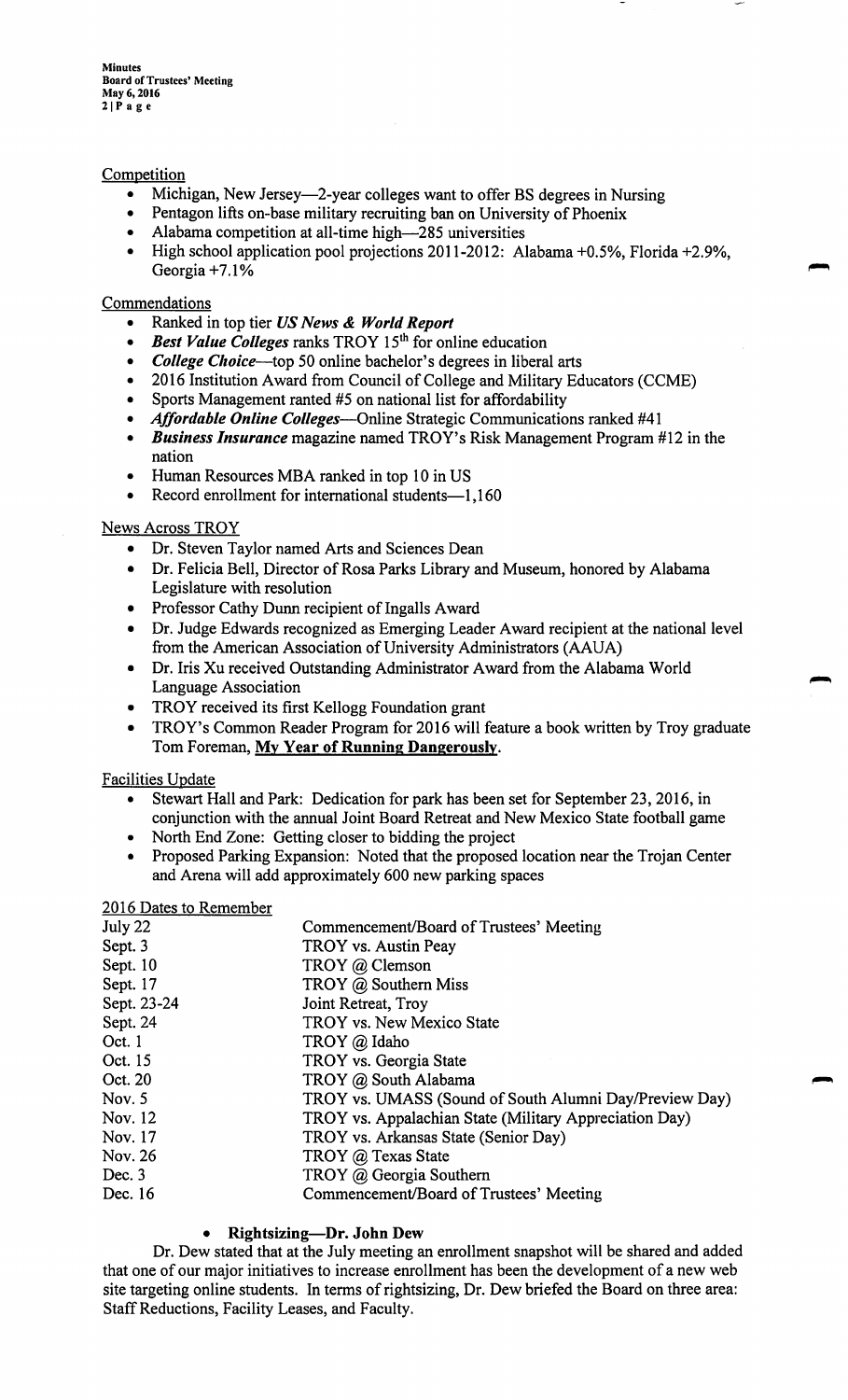**Minutes Board of Trustees' Meeting May 6, 2016 llPage** 

### **Staff Reductions**

### 27 Positions Eliminated

- Consolidated management positions at support locations
- Eliminated staff at Savannah location
- Consolidated admissions positions at support locations
- Eliminated positions at University Park
- **Documented savings of \$1. 7M**

### Facility Leases

- Closed Savannah location
- Cut back on space in Columbus, GA
- Moved to smaller, less expensive space in Pensacola
- **Documented savings of over \$400K**
- Upcoming initiatives: Move to smaller location in Albany and consolidation of Atlanta/Covington locations

### **Faculty**

- Credit Hour Production reduced from 586,539 in 2011 to 393,210 in 2015
- Full-time faculty decreased from 582 to 570 over the same period
- Adjunct faculty decreased from 793 to 277
- Deans monitoring opportunities for right sizing as tenured, full-time faculty retire
- Careful analysis of individual full-time faculty productivity in progressinfluenced by online teaching
- Wil review cost of full-time faculty supporting low enrollment programs at non-residential locations and explore augmenting with adjuncts

### **B. Board Committee Reports**

### • **Academic Affairs, Honorable Karen Carter**

Mrs. Carter reported that the Academic Affairs Committee met in March and she expressed appreciation to Dr. Earl Ingram, Senior Vice Chancellor for Academic Affairs, for the support of the committee.

On behalf of the Academic Affairs Committee, Mrs. Carter presented Resolution No. 1 to award the Honorary Doctor of Humane Letters to Ms. Arlene Jackson, who delivered today's commencement address and who serves as Associate Vice Chancellor for International Initiatives at the American Association of State Colleges and Universities (AASCU).

Senator Dial thanked Mrs. Carter for her report and stated that this is not the normal procedure the Board follows in approving an honorary doctorate and will not make this a precedent. However, given the timing Senator Dial noted that a letter was sent prior to the awarding of the degree.

> o **Resolution No. I-Awarding the honorary doctorate for Ms. Arlene Jackson**

# **ACTION: SENATOR DIAL CALLED FOR A MOTION TO APPROVED RESOLUTION NO. 1 AS PRESENTED BY MRS. CARTER'S MOTION. A SECOND WAS TO THE MOTION WAS MADE BY MR. VANCE. RESOLUTION NO. 1 WHICH FOLLOWS WAS ADOPTED BY THE FULL BOARD.**

**Resolution No. 1** 

#### **Presenting Ms. Arlene Jackson with the Honorary Doctor of Humane Letters**

**WHEREAS,** Ms. Arlene Jackson serves as Associate Vice Chancellor for International Initiatives at the American Association of State Colleges and Universities (AAS CU) with more than 35 years of experience in international education; and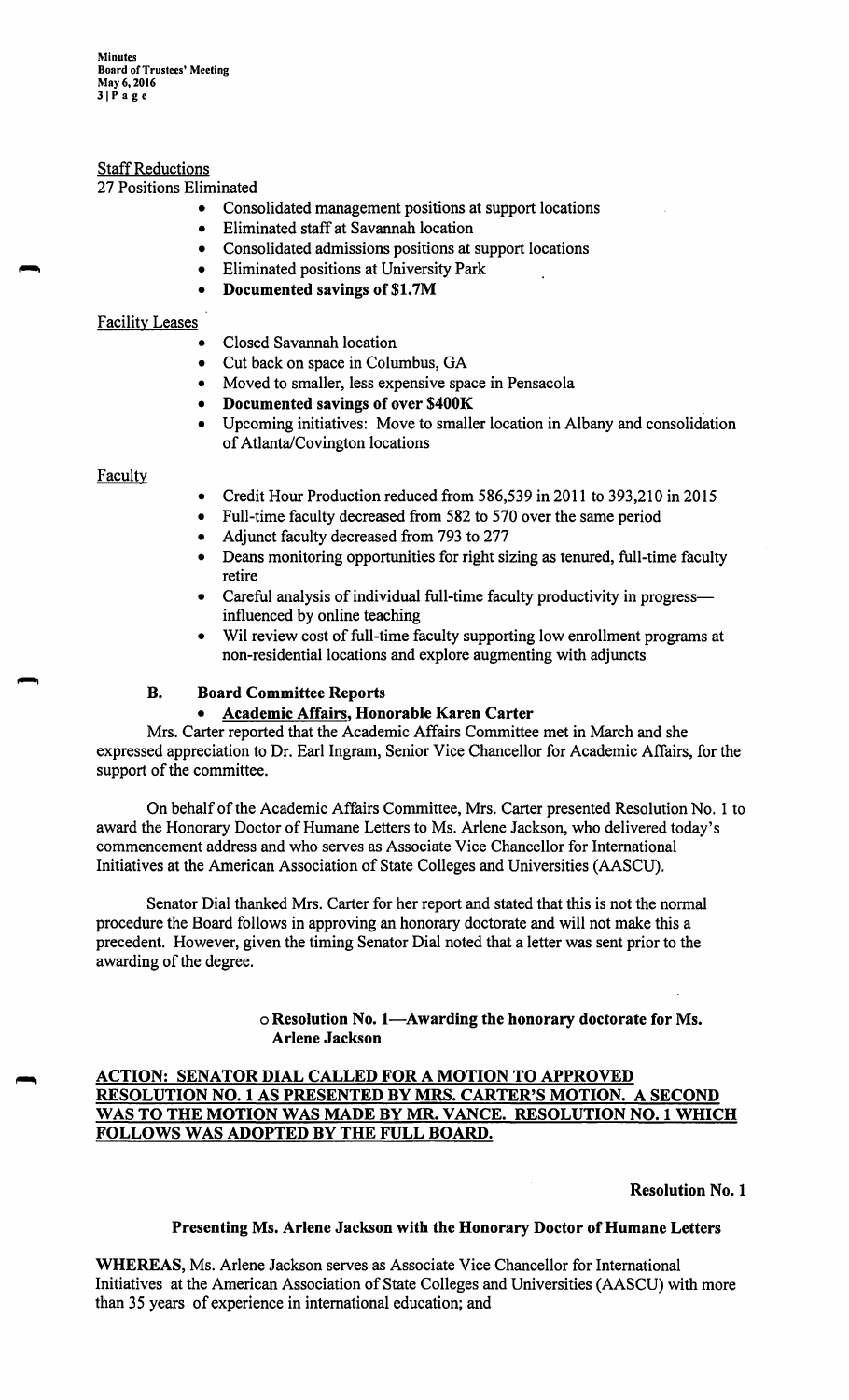**WHEREAS,** Ms. Jackson has worked through AASCU, the U.S. Department of State, the U.S. Information Agency and other organizations to promote the internationalization of American higher education; and

**WHEREAS,** More than 25 years ago, Troy University embarked on a mission of globalization which has increased the number of international students studying with TROY in Alabama from 40 to almost 1,100, representing 76 nations; and

**WHEREAS,** building strong partnerships to promote understanding and ultimately appreciation of other nations and cultures has served as the foundation of Troy University's internationalization effort; and

**WHEREAS,** Ms. Jackson has been invaluable to Troy University's internationalization efforts by sharing freely her expertise, guidance, and counsel and also by serving as an effective advocate for international education;

**THEREFORE BE IT RESOLVED,** that Ms. Arlene Jackson be awarded the Honorary Doctor of Humane Letters degree as a tribute to her support of Troy University and her steadfast advocacy of international education; and

**BE IT FURTHER RESOLVED** that this degree be awarded on the occasion of Spring Commencement Ceremonies on the Troy Campus on May 6, 2016.

### • **Finance Committee, Honorable John Harrison**

Senator Dial called upon Mr. Harrison to present a report of the Finance Committee. Mr. Harrison advised that the Finance Committee met on April 20, 2016, and the financial report and deep dive discussions covered many aspects of the financial picture—such as the areas of enrollment data, investments, tuition rate history and tuition rate request scenarios. Mr Harrison added that the bottom line is that there is just not enough revenue. He added that there are two options-either cut deeper or raise revenue. Mr. Harrison summarized the proposed tuition increase being presented today and then turned the presentation over to Dr. Bookout.

#### o **Financial Report-Dr. Jim Bookout**

Dr. Bookout thanked Mr. Harrison and members of the Finance Committee for their leadership.

Dr. Bookout stated that his report would cover the following areas:

- 2017 Revenue Considerations
- 2017 Revenue Sources
- 2017 Proposed Tuition Rates
- Investment Update
- Facilities Update<br>• Resolution
- **Resolution**

## 2017 Revenue Considerations

Dr. Bookout stated that revenue considerations involve (1) determining ancillary revenue sources and state appropriations, (2) assessing the impact of mandatory cost increases such as Teacher Retirement System and health insurance, (3) projecting tuition, fee, auxiliary revenue with current rates and lower projected credit hour production, and (4) drafting of expense budget as a base for possible tuition increase. Dr. Bookout added that this is a very comprehensive process with the goal to balance revenue vs. expenses.

#### 2017 Revenue Sources

Dr. Bookout noted that projected revenue sources are basically the same as last year's but there will be a slight upswing because of the 1. 7M increase in state appropriations. An historical summary of state appropriation to total revenue budget and tuition and fee revenues was shared by Dr. Bookout. He added that the 2017 revenue budget is predicted at \$221M. However, Dr. Bookout noted that the university would still be \$6.8M underfunded based on the projected \$228M FY 2017 expenditure budget. Dr. Bookout added that the \$6.8M gap will have to be closed prior to presenting the final budget in July. The Board members were assured that steps are being taken to close the gap. Several of those initiatives underway were shared by Dr. Bookout.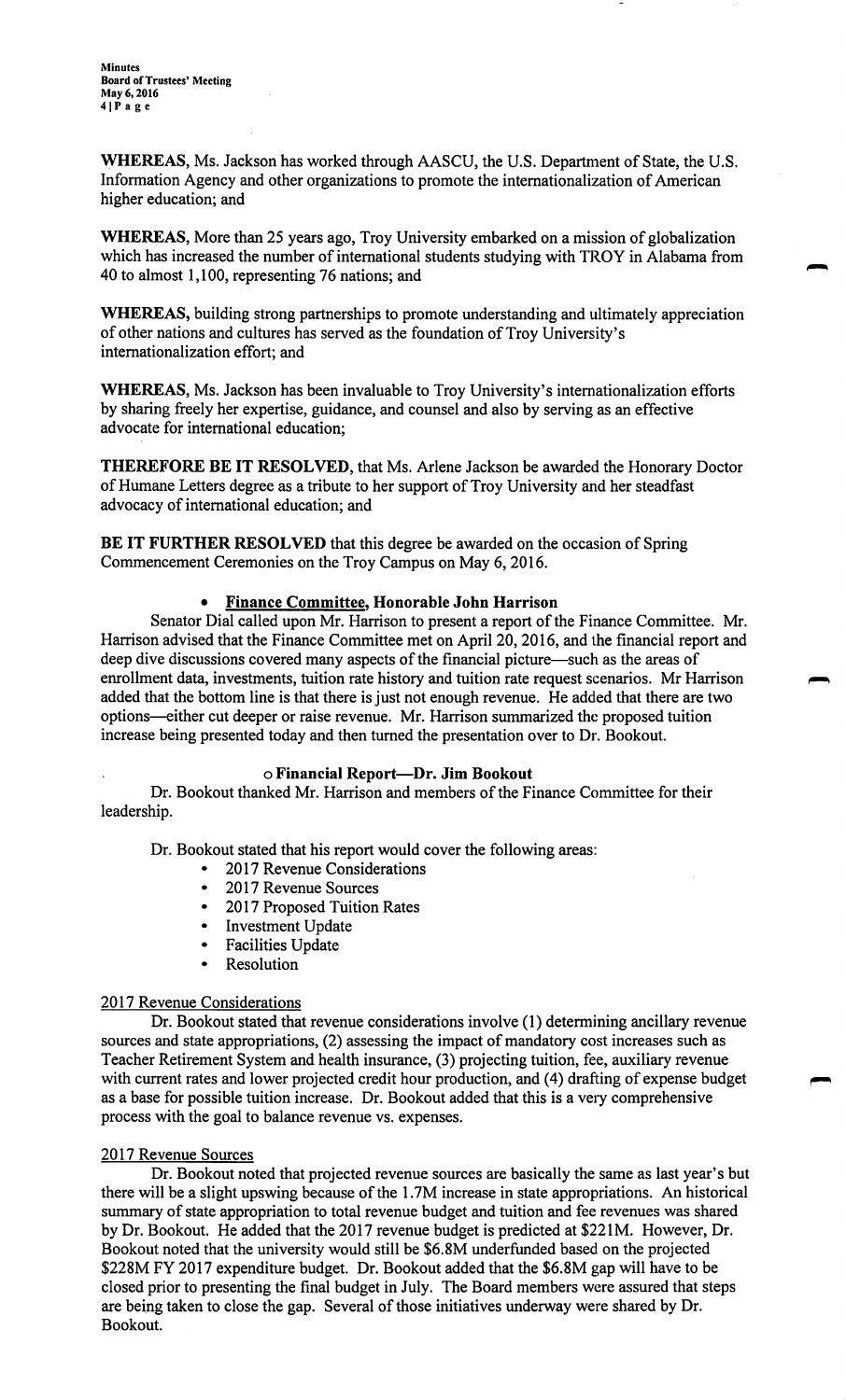In Dr. Bookout's report, the following rate proposal was shared:

### 2017 Proposed Tuition Rates

Dr. Bookout continued by stating that in regard to TROY's tuition rates have historically remained in the middle ranking category when compared to other universities in the state. Continuing his report, Dr. Bookout explained three projected revenue scenarios that the Finance Committee considered in arriving at the proposed tuition and fee rates for 2017. A summary TROY's proposed rates as reflected below will change in only two areas.

Proposed tuition and fee rates shared by Dr. Bookout are listed below:

- Undergraduate per credit hour tuition \$301
- Graduate per credit hour tuition \$397 (no change)
- TROY Online tuition undergraduate per credit hour tuition \$250 In-Class; \$338 On-Line (no change)
- TROY Online tuition graduate per credit hour tuition \$330 In-Class; \$494 On-**Line**
- Student dining fee of \$275 per term for Troy campus students taking 9+ cr. hr.'s (unless all 9 are online)
- General Fee \$39.00 per credit hour (no change)
- Student Facility Fee (Troy Campus Only) \$100 per semester (fall and spring semesters) for all students on the Troy Campus taking 6 or more credit hours, and \$50 during the summer term to be applied to Troy Campus students taking three or more credit hours to be used for construction and operation of a new Student Recreation Center and improvements necessary to support student activities in the Trojan Center.

Discussion followed and Dr. Bookout responded to comments and questions from Board members.

### Investment Update

Dr. Bookout reviewed the reserve fund usage and balance, noting the need to restrict spending from reserves. He shared information about how funds are maintained and reviewed current projects that will use some of the reserve funds. Dr. Bookout further indicated the reserve balance as of September 30, 2015, was \$98,636,000 and added that this amount is included in calculating the unrestricted net position ratio.

#### Facilities Update

An update on the progress of current projects was given and Dr. Bookout added that all are on track as planned.

## Resolution

At this time Dr. Bookout turned the presentation over to Mr. Harrison, who presented the following resolution.

## o **Resolution No. 2-Proposed Tuition for A Y 2016-2017**

Before introducing Resolution No. 2 to the Board, Mr. Harrison commented on prior discussions about equity funding. He challenged Board members to make equity funding a priority on everyone's agenda.

On behalf of the Finance Committee, Mr. Harrison presented Resolution No. 2, which was approved unanimously by the Finance Committee, to the full Board for adoption.

**Resolution No. 2 ACTION: ON A MOTION PROPOSED BY MR. HARRISON, THE CHAIR CALLED FORA SECOND. MR. CROWELL SECONDED THE MOTION TO ADOPT. DISCUSSION: MR. NAILEN EXPRESSED APPRECIATION TO DR. BOOKOUT AND THE STAFF FOR THE EXCELLENT PRESENTATION TODAY.MR. NAILEN THEN URGED BOARD MEMBERS TO LEA VE NO STONE UNTURNED WHEN CONSIDERING TUITION INCREASES. HE ADDED THAT** IT **GRIEVES HIM TO HA VE TO CONSIDER RAISING TUITION BECAUSE THE FAMILIES AND HOUSEHOLDS THESE INCREASES COME FROM HA VE NOT EXPEIRENCED AN INCREASE** IN **THEIR INCOME. MR. NAILEN SAID HE APPRECIATEDTHE COMMENTS ABOUT RIGHT SIZING AND ADVERTISING AND CHALLENGED THAT WE LOOK AT WHETHER WE ARE SEEING THE RESULTS OF**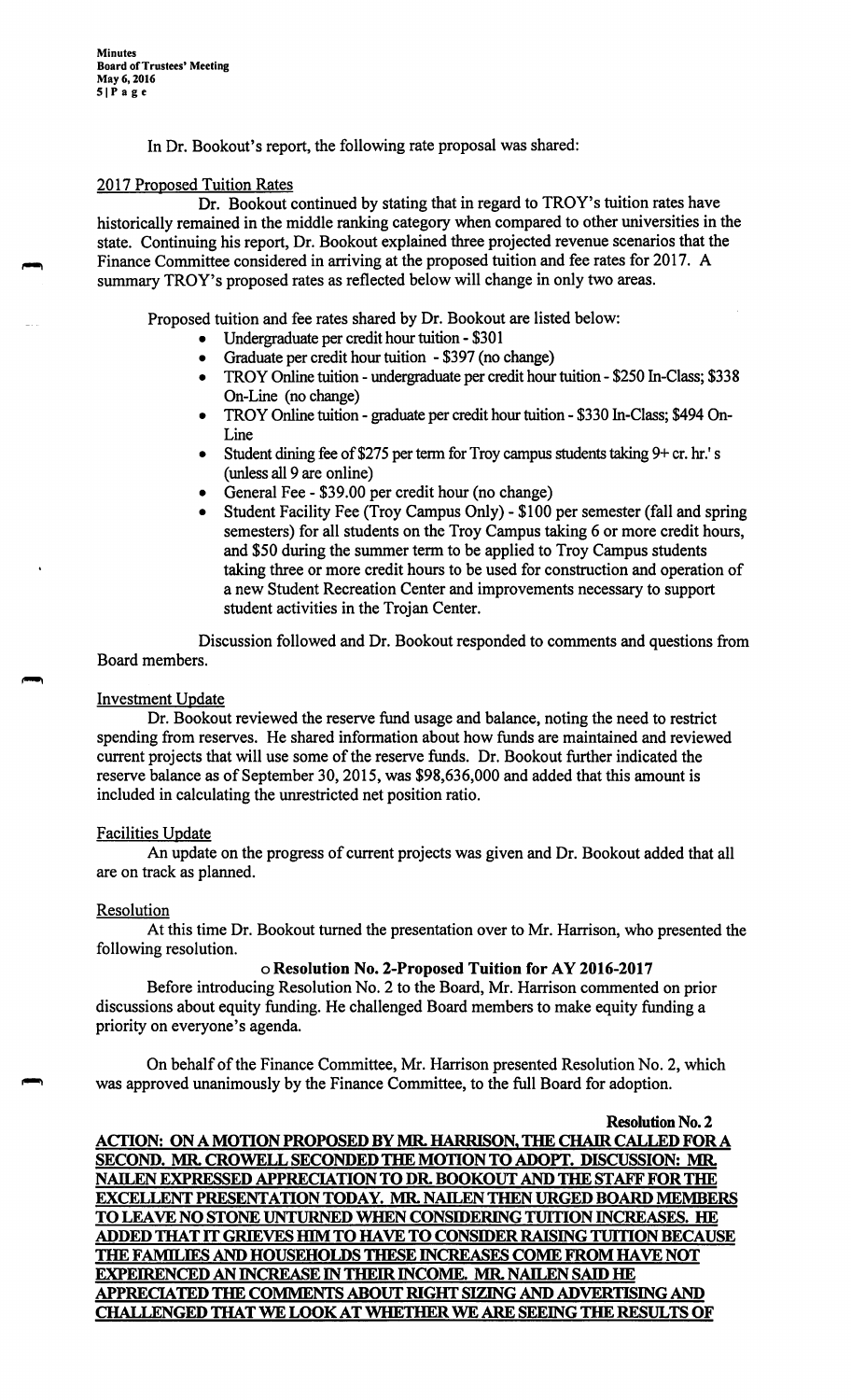**OUR ADVERTISING EFFORTS. HE FURTHER CHALLENGED EVERYONE TO MAKE SURE RECRUITING EFFORTS ARE PRODUCING RESULTS.MR. mGGINS COMMENDEDTHE FINANCE COMMITTEE FOR ITS WORK, BUT REMINDED THE BOARD ABOUT DISCUSSIONS** IN **PREVIOUS YEARS WHERE A SUGGESTION WAS MADE THAT THE UNIVERSITY LOOK AT COMING UP WITH ENOUGH OF A TUITION PROPOSAL WHEREBY TUITION WOULD NOT HA VE TO BE RAISED EVERY YEAR. MR. HIGGINS ADDED THAT HE UNDERSTANDS** IT **WOULD BE A DIFFICULT DECISION BUT**  IT WOULD BE SO MUCH BETTER THAT FOR ONE YEAR WE COULD SAY THERE **WOULD NOT BE A TUITION INCREASE. THERE BEING NO FURTHER DISCUSSION, THE CHAIR CALLED FOR THE QUESTION ON THE MOTION MADE BY MR. HARRISON WITH A SECOND FROM MR. CROWELL. RESOLUTION NO. 2, WHICH FOLLOWS, WAS APPROVED BY THE FULL BOARD.** 

**Resolution No. 2** 

Changing the Tuition Rates and Fee Structure

**WHEREAS,**Troy University received an increase in its state appropriations totaling \$1.65 million for the fiscal year 2016, and is expecting to receive an increase of \$2.1 million for the fiscal year 2017; and

**WHEREAS,**Troy University has become a self-reliant, tuition driven institution, only through good stewardship of its resources, sound financial management, and its entrepreneurial spirit has it been able to not only sustain itself during a declining economy but advance its mission; and

**WHEREAS,**Troy University's current tuition structure is as follows; and

- 1. Undergraduate per credit hour tuition \$287
- 2. Graduate per credit hour tuition from \$397
- 3. TROY Online tuition undergraduate per credit hour tuition \$250 In-Class; \$338 On-Line
- 4. TROY Online tuition graduate per credit hour tuition \$330 In-Class; \$494 On-Line

## **WHEREAS,**Troy University's current fee structure is as follows; and

- 1. Student dining fee of \$275 per term for Troy campus students taking 9+ cr. hr.'s (unless all 9 are online)
- 2 General Fee \$39.00 per credit hour

# **WHEREAS,**Troy University's proposed tuition structure is as follows; and

- 1. Undergraduate per credit hour tuition \$301
- 2. Graduate per credit hour tuition from \$397
- 3. TROY Online tuition undergraduate per credit hour tuition \$250 In-Class; \$338 On-Line
- 4. TROY Online tuition graduate per credit hour tuition \$330 In-Class; \$494 On-Line

## **WHEREAS,**Troy University's proposed fee structure is as follows; and

- 1. Student dining fee of \$275 per term for Troy campus students taking 9+ cr. hr.'s (unless all 9 are online)
- 2. General Fee \$39.00 per credit hour
- 3. Student Facility Fee (Troy Campus Only) \$100 per semester (fall and spring semesters) for all students on the Troy Campus taking 6 or more credit hours, and \$50 during the summer term to be applied to Troy Campus students taking three or more credit hours to be used for construction and operation of a new Student Recreation Center and improvements necessary to support student activities in the Trojan Center, with the understanding that the Chancellor is authorized to modify the final rates over time based on the size, scope, and operational costs of student recreation facilities.

**THEREFORE,BE**IT **RESOLVED BY THE BOARD OF TRUSTEES** that Troy University proposes to increase the tuition and fee structure, as proposed, with the understanding that the Chancellor is authorized to set the final rate at some date after the legislative budget process is final.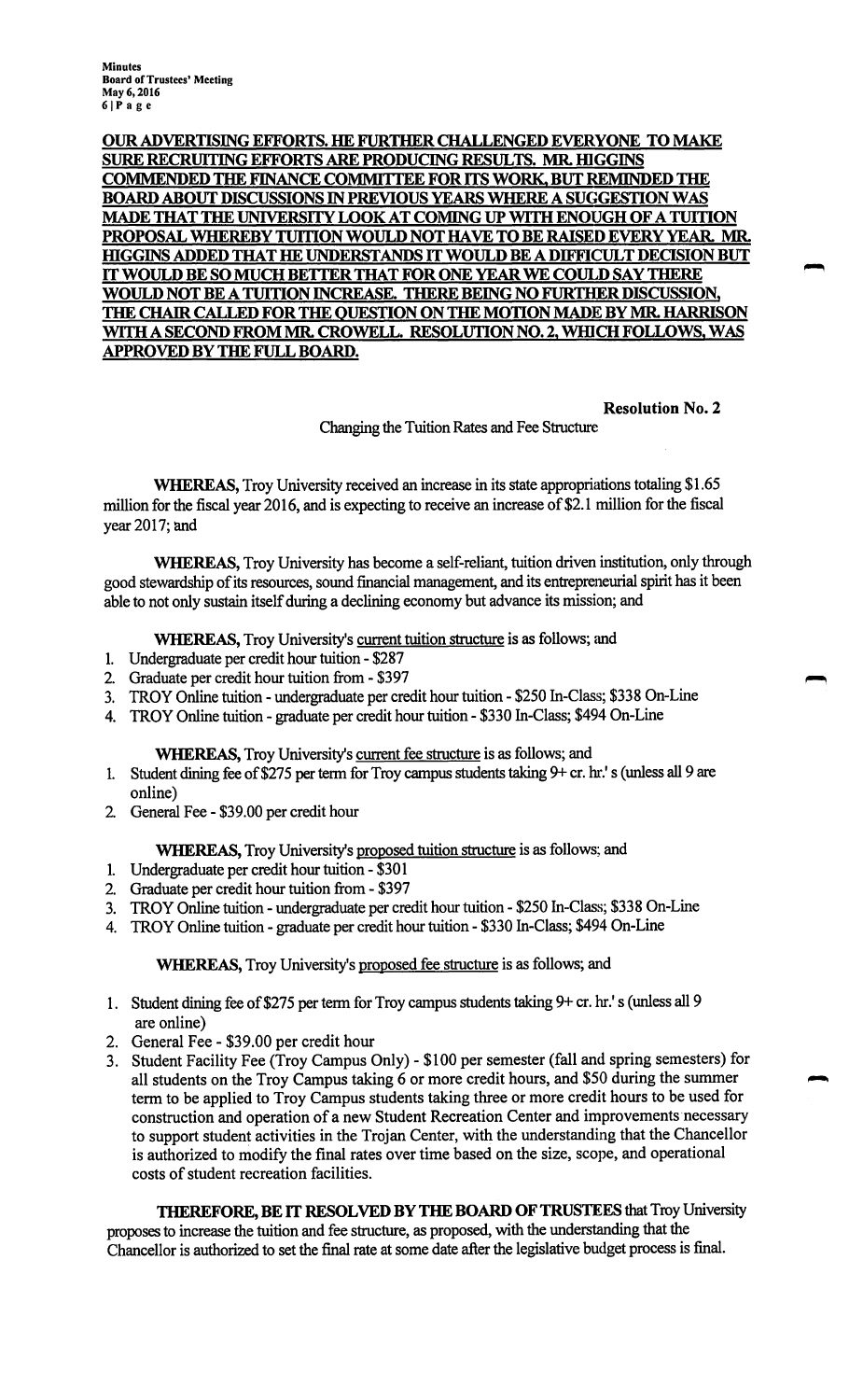Senator Dial closed out the discussions regarding funding with an update on the legislative process and funding for the university.

### • **Student Affairs Committee, Honorable Lamar P. Higgins**

Mr. Higgins advised that the Student Affairs Committee met in Montgomery recently and discussions centered around the Student Recreation Center. He mentioned that if there was a portion of Sartain Hall that was salvageable that could be a consideration. Mr. Higgins indicated that Dr. Dew would share that discussion with the administration.

It was noted that sorority rush has been the largest ever in last couple of years and discussions are ongoing about expanding the Greek System. Several national sororities are making application to campus to explore their desire to come to campus.

Mr. Higgins also mentioned that the Student Affairs Committee discussed a Freedom of Speech document that went to a Student Affairs sub-committee. At a future meeting a formal report will be forthcoming following review.

At this time, Mr. Higgins introduced Resolution No. 3 honoring out-going Student Government Association President Mr. Heath Barton, as a member of the Board of Trustees.

# o **Resolution No. 3-Honoring SGA President Heath Barton ACTION: MR. HIGGINS BROUGHT FORWARD A MOTION TO ADOPT RESOLUTION NO. 3 HONORING MR. HEATH BARTON. MRS. CARTER PROVIDED A SECOND TO THE MOTION. THERE BEING NO DISCUSSION THE MOTION WAS ADOPTED UNANIMOUSLY BY THE BOARD.**

Following the approval of the resolution, a framed copy of Resolution No. 3 was presented to Mr. Barton.

Mr. Barton made a few remarks about his experience at the university and how much it has meant to him and he expressed his appreciation the Board for its support of the student body.

## **Resolution No. 3**

## **Commending Heath Barton for his service as SGA president**

**WHEREAS,** Heath Barton served as President of the Troy University Student Government Association for the 2015-2016 academic year; and

**WHEREAS,** Mr. Barton has shown outstanding leadership qualities and has played an integral role in the progress of Troy University; and

**WHEREAS,** Mr. Barton's administration was marked by his devotion to serving as a passionate advocate for the student body he represented; and

**WHEREAS,** Mr. Barton worked hand-in-hand with senior administration to help form a vision for a new student recreation facility on the Troy Campus;

**WHEREAS,** Mr. Barton has done an outstanding job of representing the student body on the Board of Trustees, among the faculty and staff and in the greater community; and

**WHEREAS,** Mr. Barton's term as SGA President came to an end during spring semester 2016,

**THEREFORE BE IT RESOLVED,** that the Board of Trustees hereby recognizes Mr. Heath Barton for his hard work and exemplary leadership of the Student Government Association and wishes him the best for future success.

## o **Remarks from incoming SGA President Olivia Melton**

To conclude his report, Mr. Higgins introduced Ms. Olivia Melton, newly elected Student Government Association President, and Ms. Melton made brief remarks about areas that the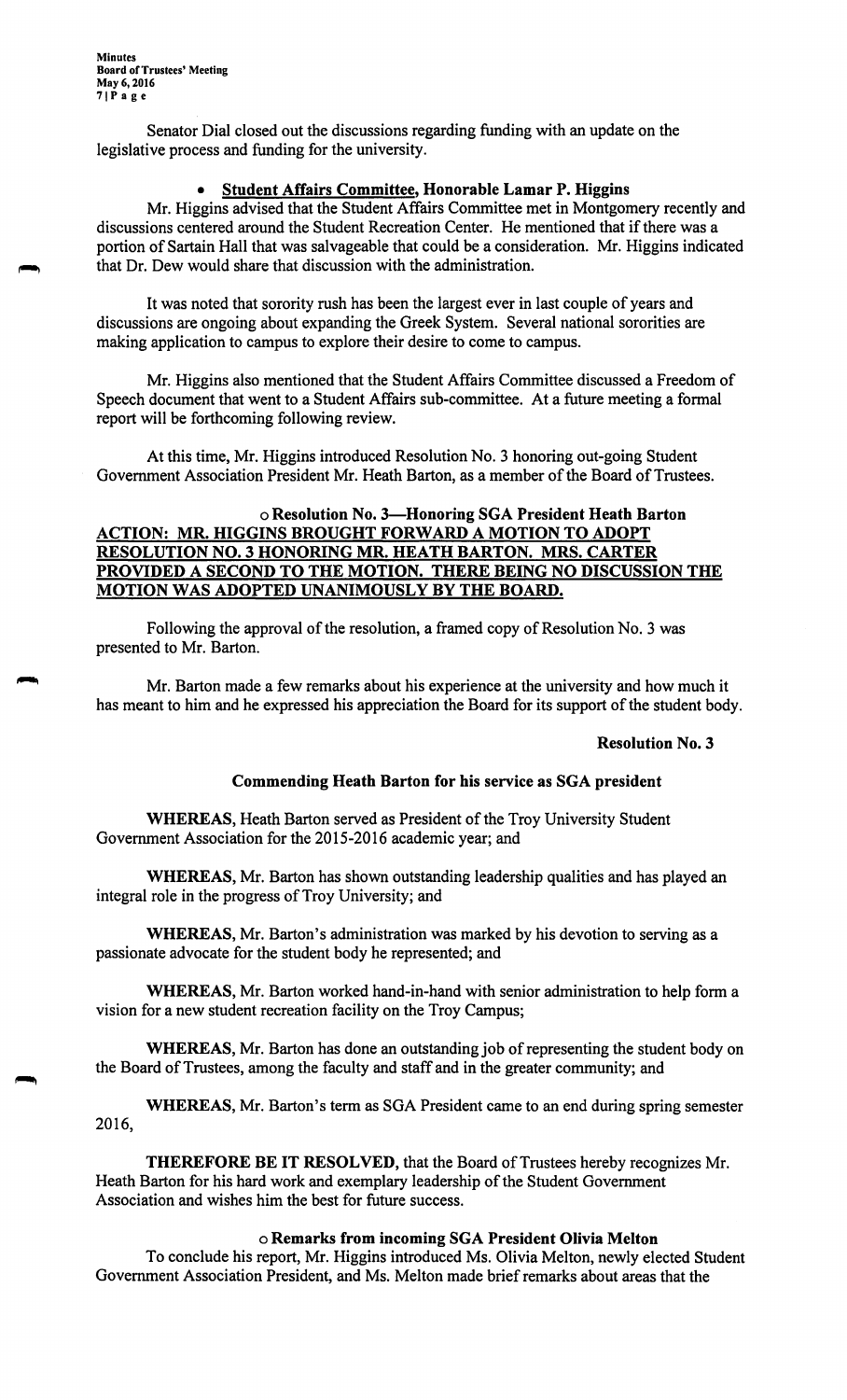**Minutes Board of Trustees' Meeting May 6, 2016 81Page** 

SGA will focus on for the coming year.. Items mentioned included a desire for renovation of the Trojan Center, safety concerns, and expanding food service options/hours.

Senator Dial welcomed Ms. Melton to the Board.

### • **Athletic Policy Committee, Honorable Allen Owen**

Mr. Owen presented Resolution No 4 honoring DeMarcus Ware and it was noted that this resolution was sent to Board members prior to the DeMarcus Ware Day on April 19 2016, as declared by Governor Bentley. It was further noted that today's action would be to ratify Resolution No. 4.

Senator Dial expressed appreciation to Mr. Higgins for his involvement in bringing the honor to DeMarcus Ware. It was noted that Mr. Ware met with the Governor and spoke to the Legislature on April 19<sup>th</sup>. His recognition brought great visibility and credibility to the university. He did a great job representing not only himself but Troy University was well.

Mr. Higgins added that he appreciated everyone's help in this endeavor and no one had any idea of the impact it would have on Demarcus and his family. It was a great day and he expressed his appreciation for everything the university has done for him

### **oResolution No. 4-Honoring DeMarcus Ware ACTION: MR. JOHNSON MADE A MOTION TO RATIFY RESOLUTION NO. 4. WITH A SECOND PROVIDED BY MR. HIGGINS, RESOLUTION NO. 4 WAS RATIFIED.**

#### **Resolution No. 4**

#### **A Resolution Honoring DeMarcus Ware**

**WHEREAS,** DeMarcus Ware, a Troy University alumnus, class of 2005, is one of the premier players in the National Football League and a key member of the 2016 Super Bowl Champions Denver Broncos; and

**WHEREAS,** DeMarcus Ware's career as a Troy University Trojan was marked by his selection as Sun Belt Conference Defensive Player of the Year as he set several team records which still stand all while leading the Trojans to their first D-1 bowl appearance; and

**WHEREAS,** DeMarcus Ware is the first Trojan selected in the first round of the NFL draft, as the Dallas Cowboys made him the number 11 pick overall; and

**WHEREAS,** DeMarcus Ware has earned spots on 9 Pro Bowl teams and ranks second among active players and  $11<sup>th</sup>$  in history with 134 career sacks, earning him a place among the all-time great defensive players in NFL history; and

**WHEREAS,** DeMarcus Ware has conducted himself on and off the field with the highest standards of professionalism, bringing glory to his alma mater of Troy University, his hometown of Auburn, Alabama, and his home State of Alabama; and

**WHEREAS,** The Governor of the Great State of Alabama has declared April 19, 2016, as DeMarcus Ware Day across Alabama and the Mayor of Troy, Alabama, has declared likewise for the City of Troy in order to honor Mr. Ware for his many achievements;

**THERFORE BE IT RESOLVED,** the Troy University Board of Trustees adopt this resolution to honor this outstanding Trojan and thank him for all he has done in representing this University with excellence, dignity, and humility, and further that a copy of this resolution be presented to Mr. Ware on April 19. 2016.